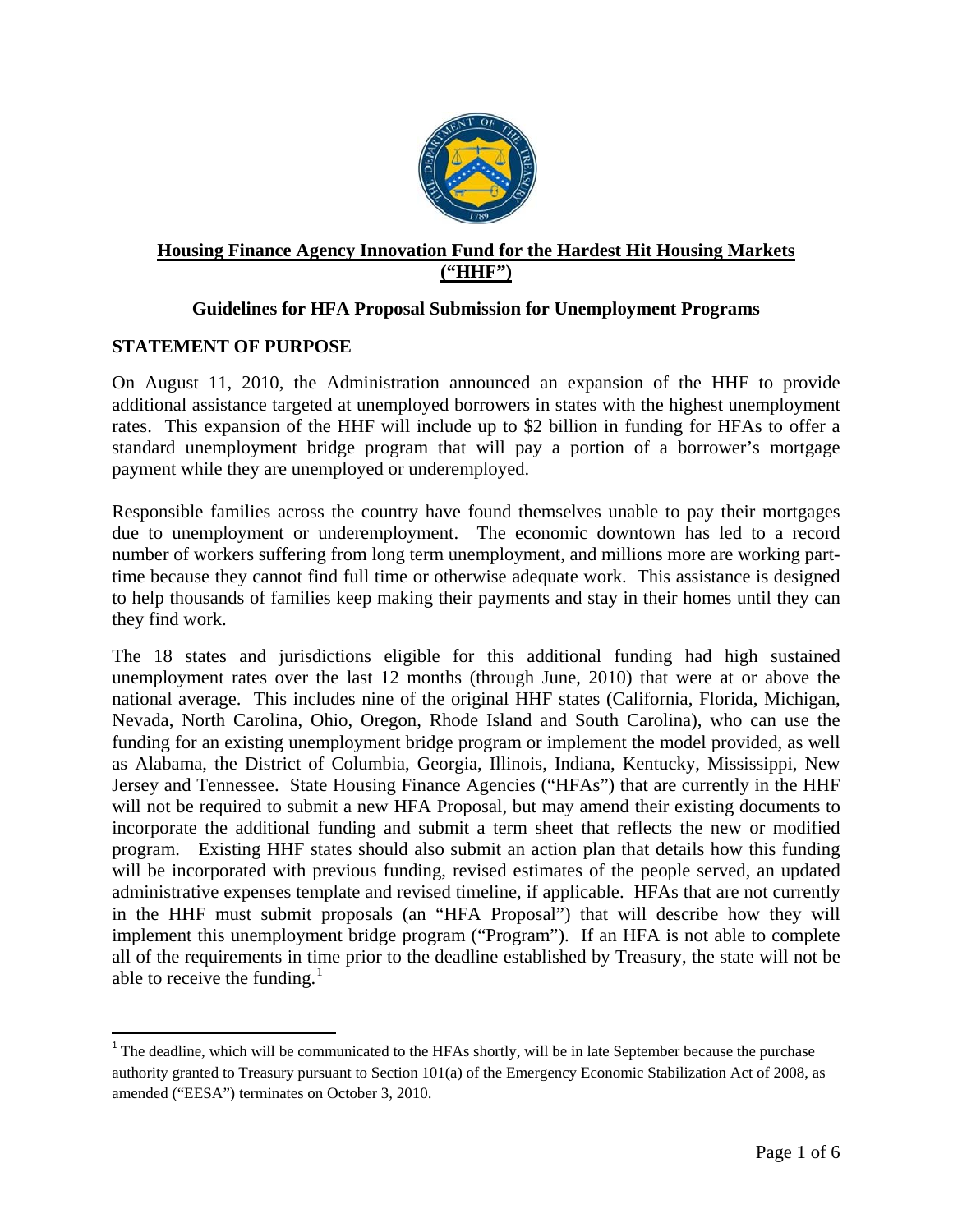To receive funding from the HHF, a Program must satisfy the requirements for funding under EESA. These requirements include that the recipient of funds must be a financial institution eligible for receipt of funds under EESA, and that the funds must be used to pay for Programs designed to provide credit enhancements to facilitate mortgage modifications in order to prevent avoidable foreclosures and other permitted uses under EESA. For this funding, HFAs must create and implement a single unemployment bridge program that pays some portion of an unemployed borrower's mortgage while they search for work. All assistance must be structured as a non-recourse loan, secured by a junior lien in the property, which will be forgivable over a period of time not to exceed 10 years. This loan will only be repayable if the borrower sells or refinances the property before the period expires and there are sufficient equity proceeds from the sale to pay the portion of the loan that has not yet been forgiven. All funds returned to the eligible entity may be reused for this program or, with approval of Treasury, another of the state's HHF programs until December 31, 2017. Thereafter they will be returned to Treasury.

### **ALLOWABLE USES**

This additional funding for the HHF is designed to provide targeted relief to unemployed or underemployed borrowers, while allowing HFAs to retain the flexibility to tailor the assistance to the needs of each participating state. These Programs will pay some portion of a borrower's mortgage payment for a period of time to be determined by the HFA to allow a borrower to secure employment or obtain job training. The HFA should obtain documentation of unemployment or employment-related loss of income from all participating borrowers. The HFA can determine whether and how much a payment is required by the borrower, as well as how this payment will be collected. It is strongly recommended that the HFA (or its agent) collect the borrower's contribution first and then submit a whole payment to the servicer to ease implementation issues. The HFAs may determine the eligibility criteria to use for this Program to better ensure that this assistance has the maximum local impact and leads to sustained homeownership.For instance, HFAs could require borrowers to have been current on the loan before the hardship occurred or could target certain occupational groups that are more likely to be reemployed. The HFA can also set loan characteristics they would like to target or believe are more likely to have sustained homeownership (e.g. loan-to-value ratio below 125%, unpaid principal balance less than \$350,000). EESA does not require an investor match for this program, but states can seek a contribution from investors if it is appropriate for their Program and they can obtain servicer participation with such a contribution.

The target population should be limited to residences with unpaid principal balances equal to or less than the current GSE conforming limit of  $$729,750^2$  $$729,750^2$  $$729,750^2$ . HFAs may target low and moderate income borrowers at their discretion consistent with that HFA's state enabling legislation. All borrowers must submit a hardship affidavit to receive assistance.

Each Program must be in full compliance with, all federal, state, and local laws, including, but not limited to, the Equal Credit Opportunity Act and the Fair Housing Act, which prohibit discrimination on a prohibited basis in connection with mortgage transactions. These Programs are subject to the fair lending laws and HFAs should ensure that the Programs do not treat a

<span id="page-1-0"></span><sup>&</sup>lt;sup>2</sup> Maximum loan limit for one unit dwelling. 2 units = \$934,200; 3 units = \$1,129,250; 4 units = \$1,404,400.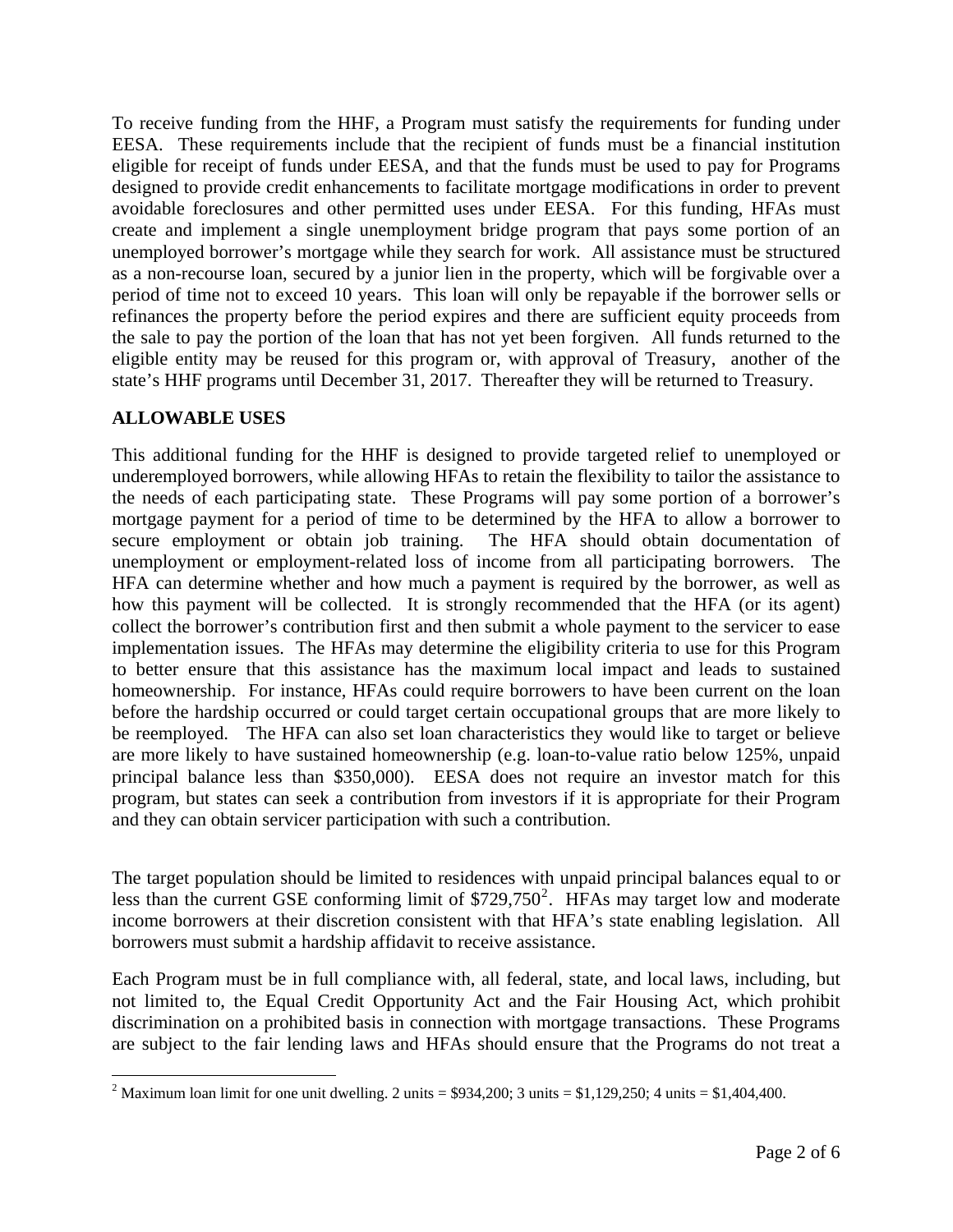borrower less favorably than other borrowers on grounds such as race, religion, national origin, sex, marital or familial status, age, ability, or receipt of public assistance income in connection with any Program.

#### **ELIGIBLE ENTITY**

The HHF has been designated specifically for implementation by state HFAs. To receive funds, each recipient of funding from the HHF (each, an "Eligible Entity") must be a "financial institution," as that term is defined in EESA. Specifically, Section 3(5) of EESA defines "financial institution" as:

"FINANCIAL INSTITUTION.—The term ''financial institution" means any institution, including but not limited to a bank, savings association, credit union, security broker or dealer, or insurance company, established and regulated under the laws of the United States or any State, territory, or possession of the United States, the District of Columbia, Commonwealth of Puerto Rico, Commonwealth of Northern Mariana Islands, Guam, American Samoa, or the United States Virgin Islands, and having significant operations in the United States, but excluding any central bank of, or institution owned by, a foreign government."

Accordingly, an Eligible Entity must be a regulated entity that is incorporated separately from the state government itself, such as a corporation (private or public) or similar entity formed or incorporated under state law, which has the corporate power to receive funds from Treasury in respect of the HHF and to work with the related state HFA in implementing that state's HFA Proposal. Agencies of state governments are not considered Eligible Entities for purposes of the HHF unless they separately satisfy the criteria discussed above. The Eligible Entity may be an existing entity or it may be newly-formed for the purpose of implementing the HHF. Prior to receiving funds through the HHF, each Eligible Entity will need to be approved as a "financial institution" under EESA by Treasury in its sole discretion. Additionally, Eligible Entities will be required to enter into an agreement ("Participation Agreement") with Treasury as well as a Financial Instrument, which must qualify as a "financial instrument" under EESA. The Participation Agreement will include, among other provisions, reporting and compliance requirements as more fully described below under "Reporting" and "Compliance and Monitoring." **All new states in the HHF should submit the articles of incorporation and bylaws for their Eligible Entity with this proposal. If the Eligible Entity is to be newly formed, please submit these items in draft form.** 

#### **HFA PROPOSAL REQUIREMENTS**

The HFAs should provide a detailed business plan for this Program as well as a term sheet in the form of and that addresses the matters contained in Exhibit A attached to these guidelines. Each business plan should include the following sections. Throughout the life of the HHF, Eligible Entities will be able to modify this Program based on Program performance so long as it still complies with these guidelines, the Participation Agreement and subject to review and approval by Treasury in its sole discretion. The HFA Proposal should be organized into the following sections: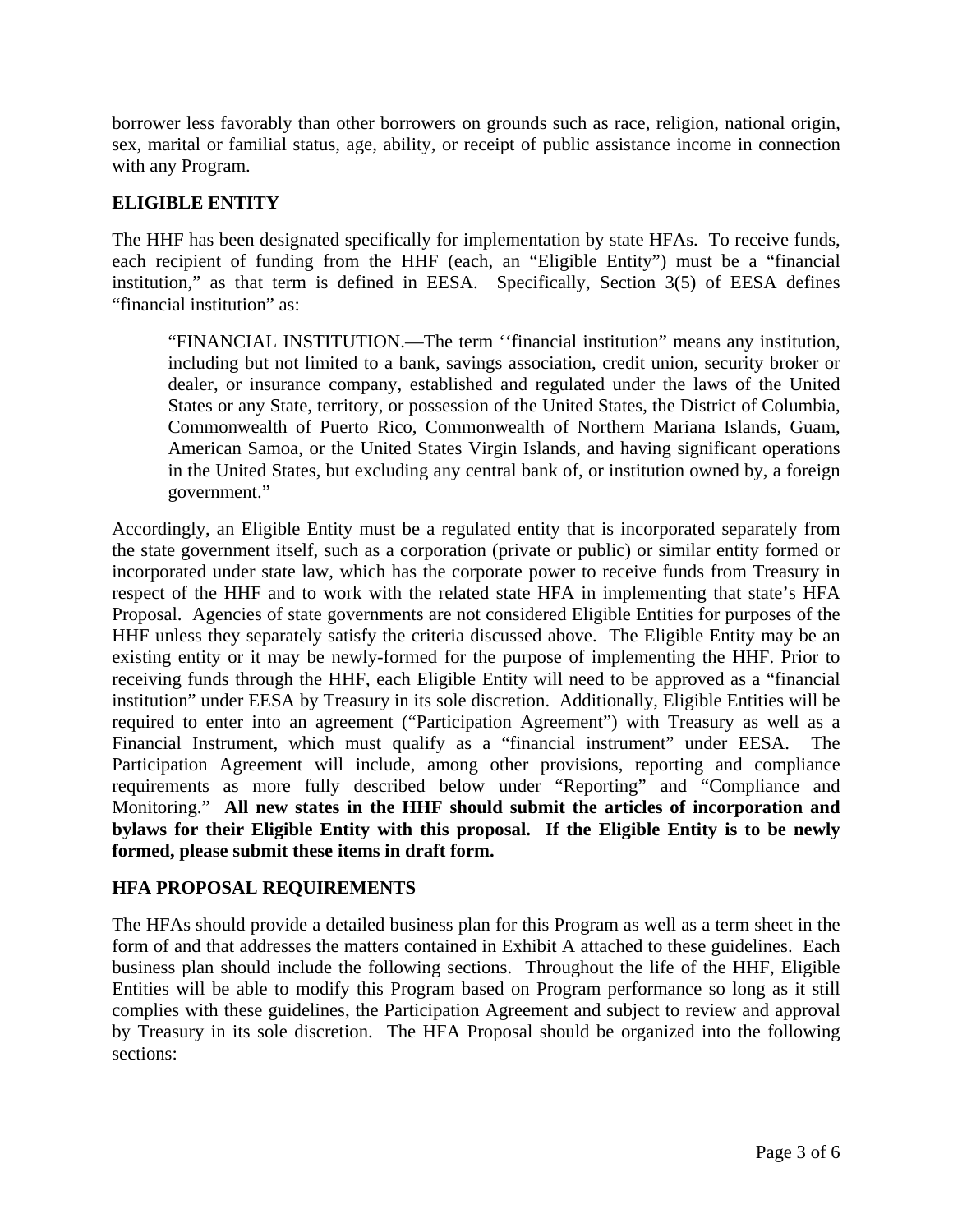- a. **Overview of Program** The HFA should provide detailed information about the proposed Program and its goals, relevant background on unemployment in the state and how this Program will specifically address the unique needs of the state. It should include the elements of the program that will be tailored: the length of assistance, the amount or cap on assistance and any other relevant details. In addition, the HFA should provide a timeline in which it expects the Eligible Entity to deploy the funds. It should describe any process used to obtain feedback from state stakeholders. The HFA should identify any anticipated Program implementation obstacles and provide a related mitigation plan. The HFA should describe how funds from Treasury will be leveraged by additional resources, if applicable (e.g., interaction with existing programs at the state or federal level).
- b. **Population served and allocation methodology**  The HFA should provide detailed information about the estimated number of households that the Program will target, including a geographic breakdown or other targeting, if applicable. The HFA Proposal should detail eligibility criteria, including any populations that are excluded (e.g. borrower whose current mortgage payment is below 31% or have a loan-to-value of greater than 125%).
- c. **Demonstration of capacity to implement** The HFA should provide background information on its organizational capacity to implement the Program, including the experiences of key staff members, necessary compliance infrastructure, audit and internal controls, fraud risk mitigation, reporting protocols, systems infrastructure and necessary funding and implementation mechanisms. If the HFA has implemented or sponsored a similar or identical program in the past, the HFA should provide metrics regarding efficacy, where possible.
- d. **Staffing and business partners** The HFA should provide a detailed staffing plan for the Program, including the use of outside partnership organizations, if applicable. The HFA should explain how the Eligible Entity will be managed (and / or staffed) by the HFA. The HFA should list any key partners that will be part of the Program and detail their roles, expertise and relationship to the HFA and expected level of compensation. The HFA should detail any agreements or other outside business relationships related to the Program. If the Program will entail the use of housing counselors for intake and/or other functions necessary and incidental to the Program, this should be described in detail as well.
- e. **Administrative expenses** The HFA should include an estimate of administrative expenses (including expenses associated with staffing and business partners from paragraph e above) required to implement the Program, including a detailed expenditure timeline. See Exhibit B.
- f. **Overview of risk management / fraud prevention** The HFA should provide a plan for minimizing Program and fraud risk, including details related to monitoring and auditing. The HFA should incorporate such risk management and fraud prevention strategies into the overall compliance plan (see Compliance and Monitoring below).

## **REPORTING**

HFAs will be required to develop and maintain operational and performance metrics, have a detailed financial reporting system, and track homeowners helped through its Program. HFAs will report data to Treasury on a periodic basis, including metrics used to measure Program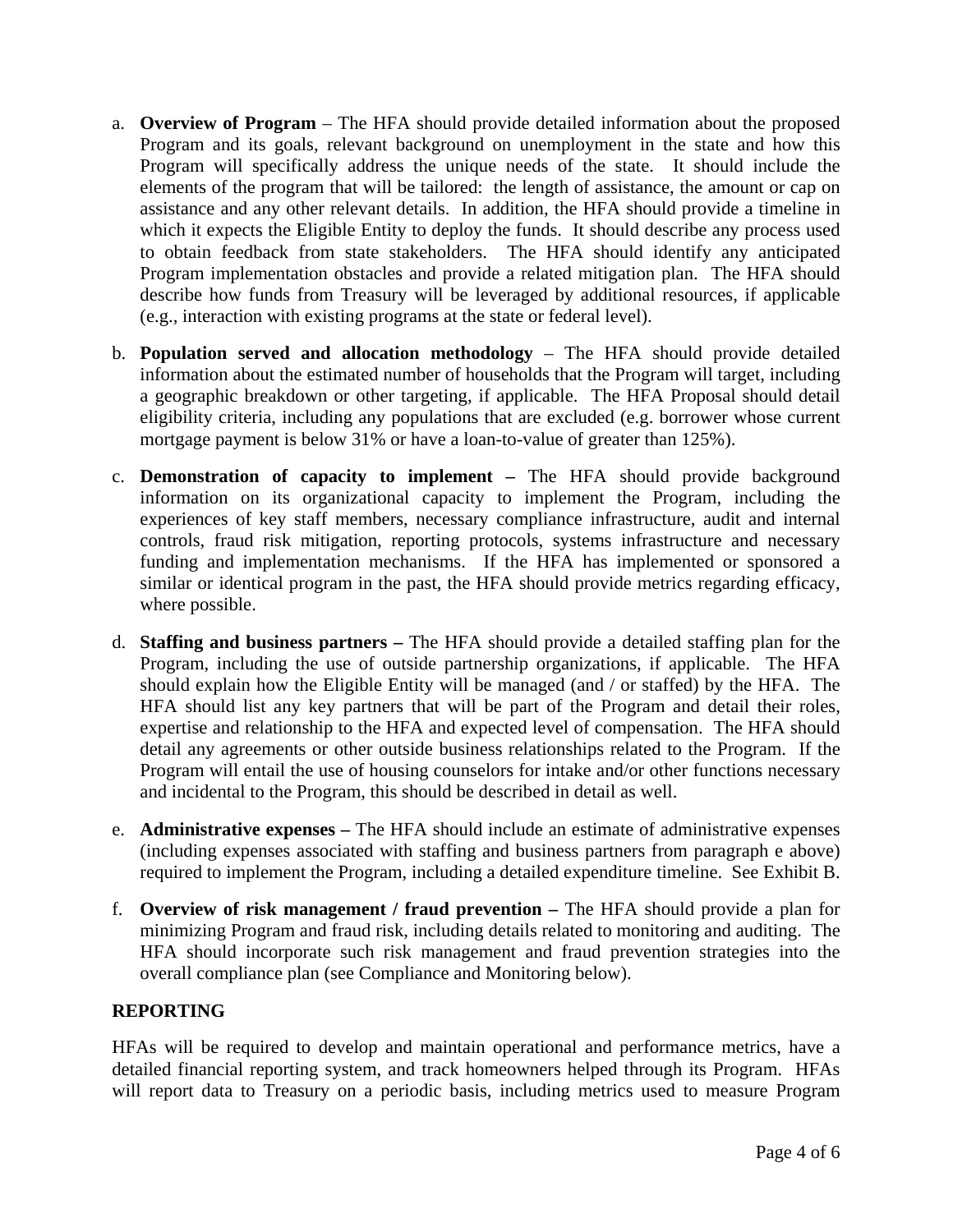effectiveness against stated objectives. Treasury will provide a list of metrics that have to be reported to Treasury on a regular basis. Treasury may request that the HFA modify the proposed performance measures or seek additional metrics as necessary. Treasury may make any or all data reported by an HFA available to the public. States are encouraged to use outside researchers to evaluate the long-term effectiveness of the program.

## **COMPLIANCE AND MONITORING**

HFA's and Eligible Entities will be required to comply with all requirements under EESA, including but not limited to, allowing full compliance and oversight by Treasury, the Comptroller General of the United States, Government Accountability Office, Congressional Oversight Panel, and the Special Inspector General of the Troubled Asset Relief Program as to the application of any EESA funds. All books, communications and records regarding the use of EESA funds must be available for review by any of these entities upon request.

In addition, HFAs will be required to design a Program, establish monitoring mechanisms, and implement a system of internal controls which minimize the risk of fraud, mitigate conflicts of interest, and maximize operational efficiency and effectiveness. A system of internal controls should encompass the entities' processes, their business partnerships and relationships and any constituency being aided through this Program. The entities will be required to test, certify, and provide an independent verification of the effectiveness of these controls at least annually including an assessment prior to program launch to ensure Eligible Entities have taken appropriate steps to meet program objectives, as well as to provide audited financial statements to Treasury.

## **ADMINISTRATIVE EXPENSES**

Eligible Entities will be eligible to receive funds for administrative expenses necessary to achieve the Program goals and as approved by Treasury. Please fill out the template provided in Exhibit B.

## **INSTRUCTIONS FOR SUBMITTING HFA PROPOSALS**

#### Deadline

HFA Proposals and action plans must be received no later than by 5:00 p.m. EST on September 1, 2010 (Treasury will confirm receipt).

## Format

Each HFA Proposal must include a one-page cover letter that provides: (i) the name, title, mailing address, e-mail address, and office and mobile phone numbers of the individual designated to receive communications from Treasury; and (ii) a certification statement that the HFA: (a) understands and agrees to the terms set forth in these guidelines; and (b) understands and agrees to the confidentiality provisions below.

HFA Proposals may not exceed 30, one-sided pages, prepared in 12-point, Times Roman font with 1 inch margins. HFA Proposals must not include other documents or attachments including but not limited to generic marketing or sales information unless directly related to the ability of